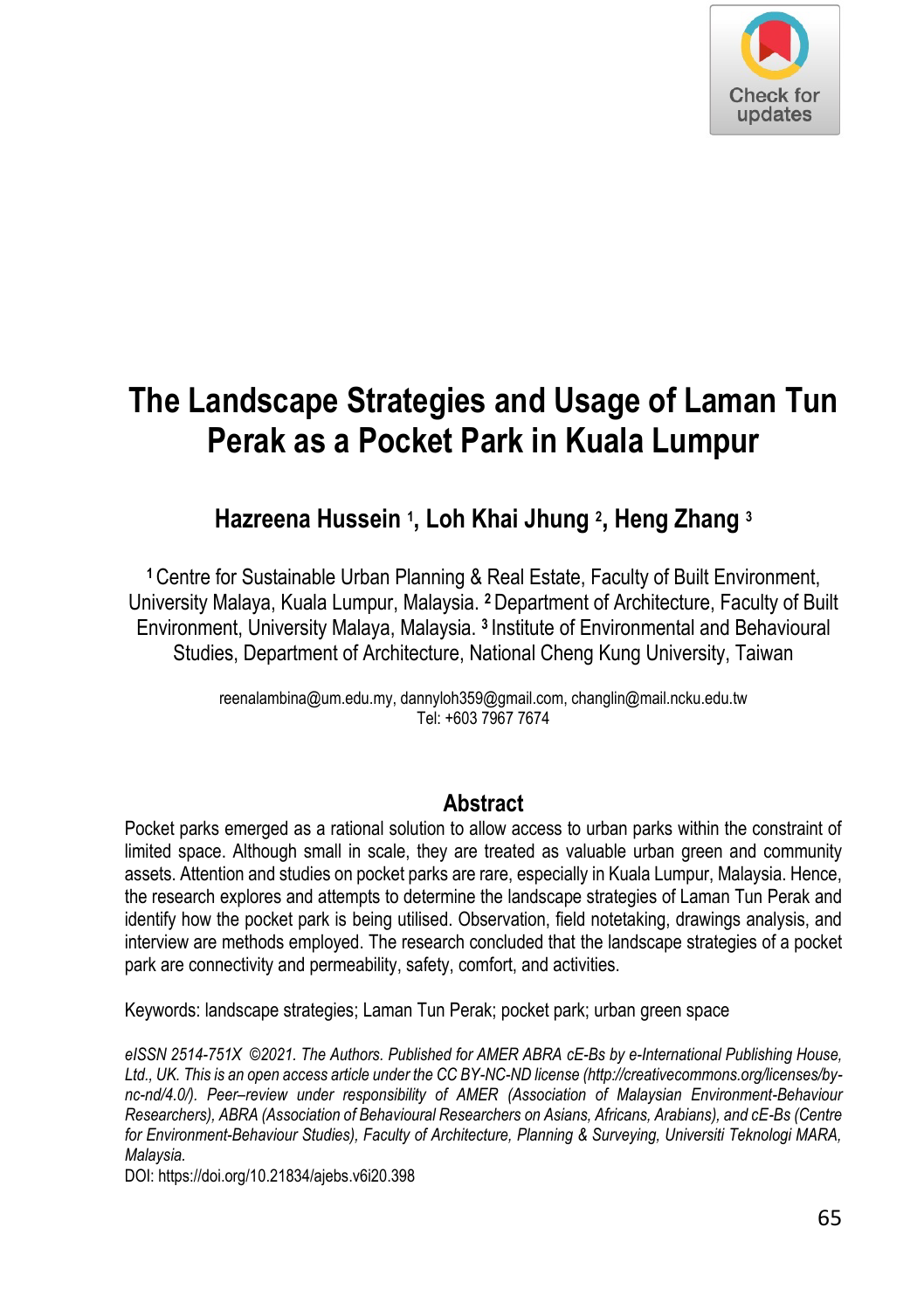# **1.0 Introduction**

Street corner parks, vest-pocket parks, and small-scale green spaces are alternative indications for pocket parks commonly accessible by the general public (Bruce, 2018). In Philadelphia, pocket parks are generally around 900 square feet; however, pocket parks are very flexible in size or area as they are adaptive and transformative (Blake, 2013). With population and migration from the countryside to cities and rapid urbanisation increasing, access to well-maintained green space becomes desolate (Balai Kerishnan et al., 2020). With the constraint of spaces, especially in urban areas, pocket parks are valued as a rational solution to generate the positive effect large common urban green parks would offer (Zhou et al., 2021). Pocket parks create the chance to interact with nature, offering spaces for relaxation and activities (Macedo and Haddad, 2016), enhance mental and physical health (Williams et al., 2020), instil good social relations and create sustainable communities (Schebella et al., 2019), which are highly appreciated as community assets. But, increasing demand for monetary benefit has caused unforgiving competition on land use, increasing the difficulty of developing new public parks. Additionally, the budget allocated for urban green spaces is not dully considered by the local authorities (Ersoy et al., 2019). Hence, pocket parks were introduced and appreciated as a sound solution to enable public green spaces within a dense environment where land is precious and limited (McDonald et al., 2018).

Most studies regarding pocket parks focused on the Western context (Danford et al., 2018; Peschardt et al., 2016) whereby relevant studies in Malaysia are generally only related to common urban parks (Malek et al., 2018; Sreetheran, 2017). Researches in Kuala Lumpur are still rare, with readily accessible sources only focusing on the problems of having pocket parks and their use (Balai Kerishnan et al., 2019), the restorative benefits offered by pocket parks (Hashim et al., 2019), or the effects of pocket parks (Hashim et al., 2019). The information gap is noticeable regarding landscape strategies for pocket parks. For example, in Kuala Lumpur, how are pocket parks generally utilised, and what are the landscaping strategies employed in the pocket parks. Hence, the goal is to investigate the significance of Laman Tun Perak in Kuala Lumpur to discover and rationalize the introduction of a pocket park in Kuala Lumpur and identify how Laman Tun Perak is being utilised as well as confirm its landscaping strategies. The findings will be applicable across pocket parks with similar contexts, acting as a guide to planners, architects, landscape architects and designers in designing pocket parks.

# **2.0 Literature Review**

Highly densified development is limiting land use as standard city proposals inclined to conserve valuable land resources and shorten travelling distance, as Currie (2016) mentioned. The relentlessly increasing global population has led to non-stop expanding cities, jacking up land prices indefinitely, resulting in the harsh competition for land commonly shown in articles (Danford et al., 2018). This has led to the decline of natural features within the urban landscape, tightening stress against the proposal for new open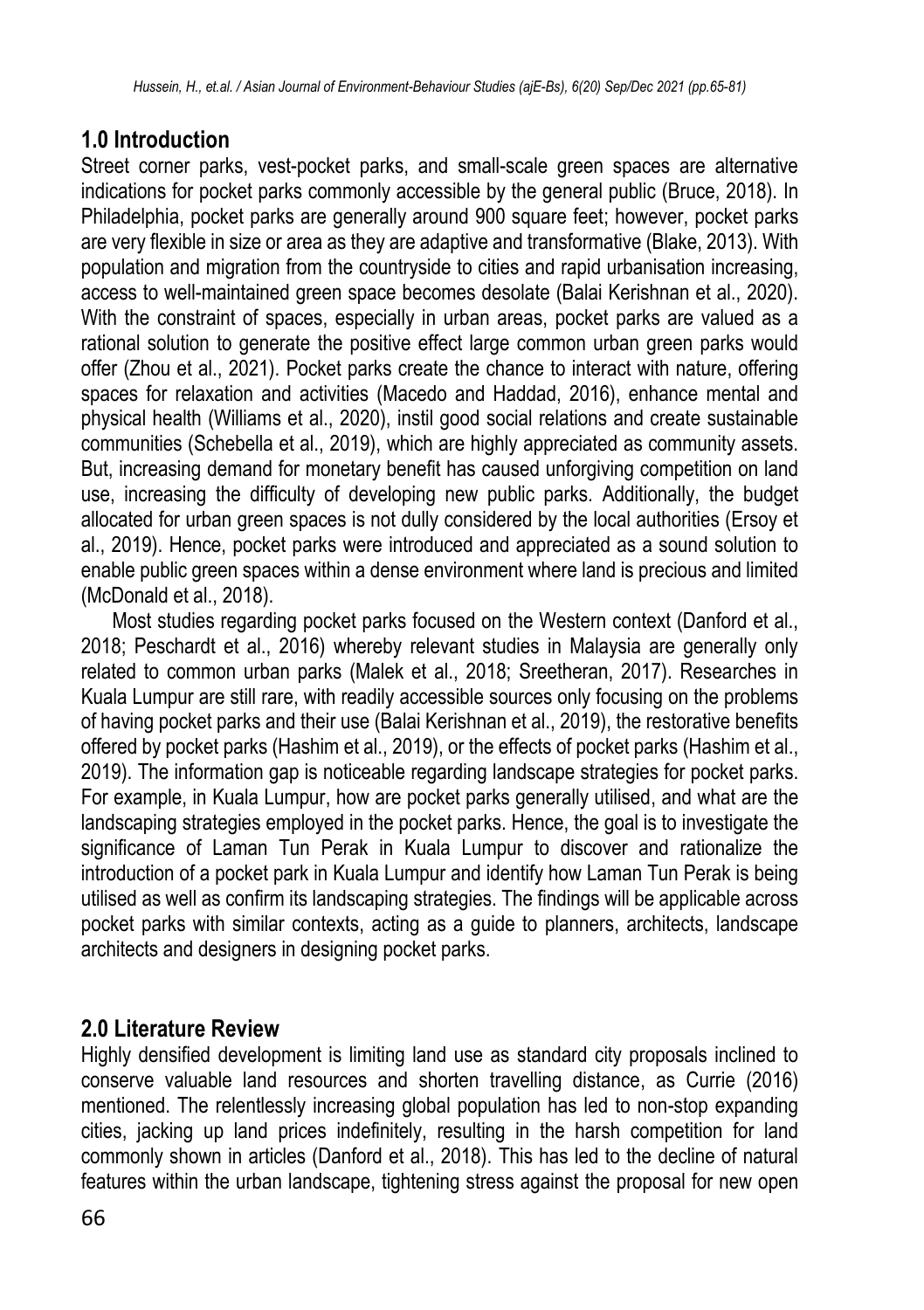green spaces within a metropolitan. Hence, this causes many complications for proposals for public parks to be approved (Zhou et al., 2021).

The increasing demand for varying land-use options has caused the land competition to become harsher in the city context. Crippling fees, incompetence budget, the struggle for land availability, and poor management and maintenance have contributed to the restriction on the development of new urban public parks and the improvement of existing green spaces (Zhou, et al., 2021). As public parks are not directly generating any profit, they are often overlooked and cannot harness any investment (Abdullah et al., 2019). The small fees and budget allocated for urban green space in the local authority (Ersoy, et al., 2019) result in poorly maintained parks and rarely the development of new parks.

Contrasting to common parks, planning for a pocket park is very different as it is made opportunistically (Balai Kerishnan et al., 2020). Unlike common parks with a predetermined location, pocket parks originated from spaces that are not used or wasted. Pocket parks can be situated along with any point within the urban fabric so long as the areas are available to cater to the needs of the urbanites. Their unique traits demand careful planning, innovative ideas and, most importantly, support from the immediate urbanite (Mohamed Anuar et al., 2018). Table 1 showcase the pocket park design criteria summarized by Abd El Aziz (2017) after reviewing various previous studies. It conveyed four features of pocket parks: Connectivity & Permeability, Comfort, Safety and Activities.

| Table 1. Pocket Park Design Criteria |  |
|--------------------------------------|--|
|--------------------------------------|--|

| Pocket Park Design Criteria                                                                                   | Features                       |
|---------------------------------------------------------------------------------------------------------------|--------------------------------|
| Area and location: The park must not exceed 5000m <sup>2</sup> , and it must be situated close to surrounding | Connectivity &                 |
| buildings within a 5-10-minute walk.                                                                          | Permeability                   |
| Access and linkage: Th park must be safe, accessible from various entry points with good connection to        | Connectivity &                 |
| recreational, cultural and community facilities.                                                              | Permeability                   |
| Spatial: The park must offer a sense of welcome with a focal point and aesthetic value with functional        | Connectivity,                  |
| spaces.                                                                                                       | Permeability & Comfort         |
| Uses and activities: The park must provide various activities for social and physical activities as well as   | Safety, Comfort &              |
| therapeutic and sensory stimulation richness.                                                                 | Activities                     |
| Environmental: The park must be shaded and ventilated with a good plant selection but maintain visual         | Safety & Comfort               |
| control. The park also should provide bio-filter landscaping beds and solar-powered amenities.                |                                |
| Landscape: The park should be open along its perimeter, with a waterscape, seating, lighting, and various     | Comfort & Activities           |
| activities for all users.                                                                                     |                                |
| Participation and maintenance: The community should be involve in planning to implantation. Support           | <b>Activities &amp; Safety</b> |
| from the government is also valuable for securing funds while minimising the park's upkeep.                   |                                |
|                                                                                                               |                                |

*(Source: Abd El Aziz, 2017)*

#### **3.0 Methodology**

The research carried out a qualitative approach separated into three phases to study the landscape strategies of Laman Tun Perak. Field observation and notetaking is the first phase (Hussein and Mohsin, 2019). Data obtained from field observation will then be archived in the documentation of plans and sectional drawings, similar to Currie's (2016) method. These documents will be utilised as primary data for the study. The final phase will be interviewing the project leader and landscape architect of Laman Tun Perak through a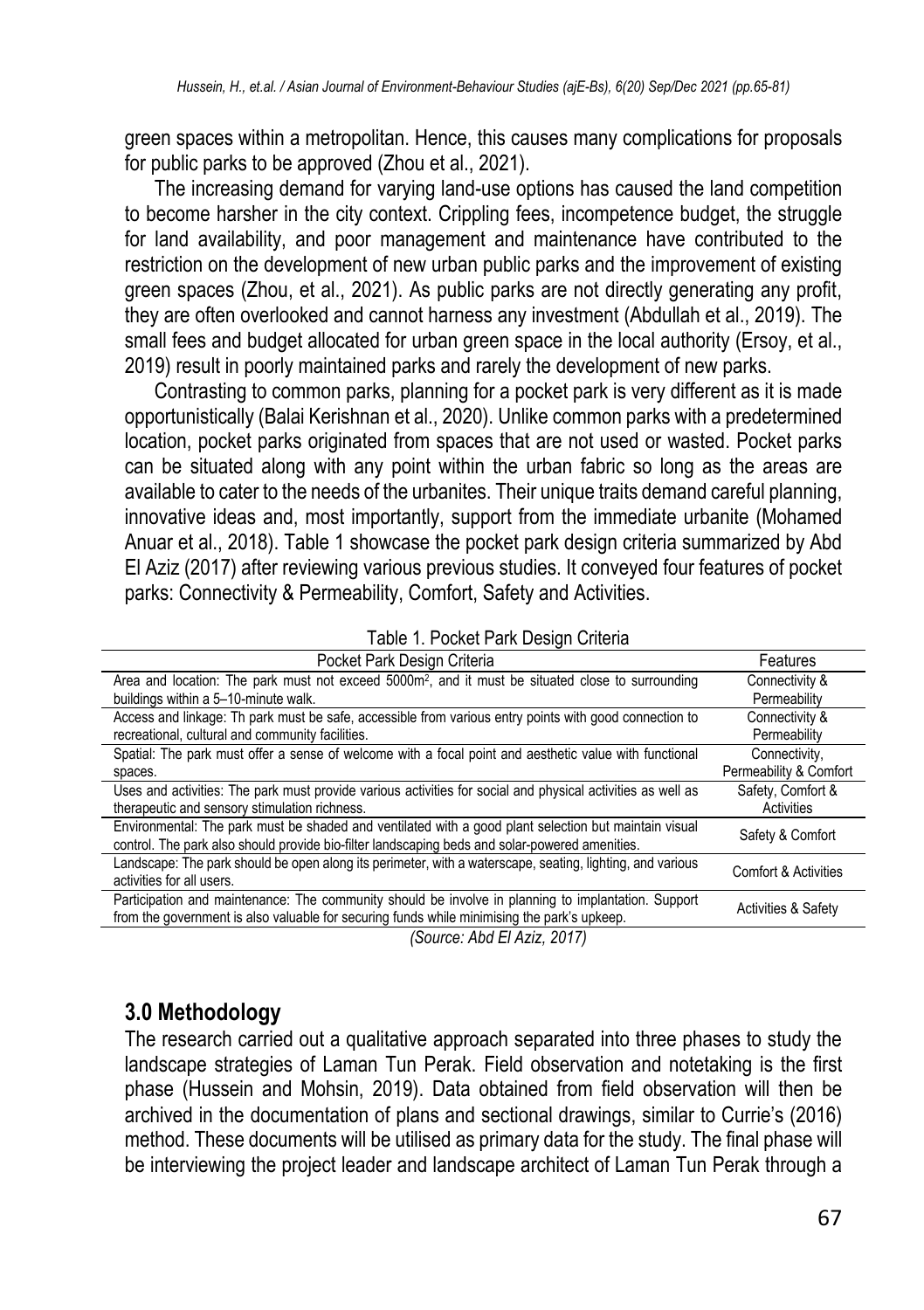semi-structured interview. The information and data received in the last step will be treated as auxiliary data and assist in refining the primary data.

**First phase**: Field observation and notetaking involved visitation to the site on a predetermined time to record the behavioural patterns of people in Laman Tun Perak. On 22 February 2022, the authors visited Laman Tun Perak to observe the behaviour and events that occurred in the park at 9 a.m., 12 p.m., 3 p.m. and 6 p.m., respectively. Documentation is recorded systematically in photographs and written notes on people's engagement with the landscaping elements in the park.

 **Second phase**: Laman Tun Perak's layout plan and cross-sections were furnished to analyse the park's trait, topography, and the immediate context. The authors showed these drawings during the interview session with the project leader and landscape architect to verify the documented data compared to the designer's intentions employed in Laman Tun Perak. Thus, the pocket park design criteria (Abd EL Aziz, 2017), listed in Table 1, are the baseline and foundation knowledge for the analysis of Laman Tun Perak. However, this research summarized the criteria from a communicative perspective, i.e. Connectivity and Permeability; Safety; Comfort; and Activities. After all, pocket parks are highly appreciated as community assets, adapting to human behaviours (Macedo and Haddad, 2016).

**Third phase**: Listed questions used in the semi-structured interview targeted verifying the landscape architect's landscaping strategies and the information gathered from the archiving process. On 20 October 2020, the vegetation analysis, topography and the immediate context of various cross-sections from Laman Tun Perak were all projected to the landscape architect via Zoom meeting. The information and data gathered in this phase will be treated as auxiliary data to assist in refining the primary data.

 Laman Tun Perak is chosen as the case study due to its prominent location and inclusion under Kuala Lumpur City Hall (DBKL) City Plan 2020. DBKL City Plan 2020 has envisioned enhancing Kuala Lumpur into an attractive city; with accessible parks to promote recreation, health, education, and economic regeneration. The information collected by ThinkCity in 2017 assisted DBKL in planning a series of organised work proposing domaining three aspects: Energise, Connect, and Create. Laman Tun Perak falls under Energise, which involves urban renewal and placemaking. Thus, the pocket park has become one of the landscape strategies for greening the Kuala Lumpur City Centre.

 Situated near the origin of the city's convergence of rivers, Located between three busy streets, Jalan Tun Perak, Jalan Tuanku Abdul Rahman and Jalan Raja Laut, Laman Tun Perak is a 680m<sup>2</sup> pocket park (Figure 1). Laman Tun Perak is close to Masjid Jamek and its respective Light Rail Transit station, DBKL headquarters, and several government offices. Laman Tun Perak became a pathway for people to pass by when going to offices and heading home. Before Laman Tun Perak was created by a collaboration between ThinkCity and SD2 Sdn Bhd in 2018, it was a water feature installation in the backdrop of the city, contradicting its prominent location (Figure 2).

 Two issues have been hindering this study. 1) Due to the pandemic COVID-19, the government imposed a few movement control orders; thus, site observations and getting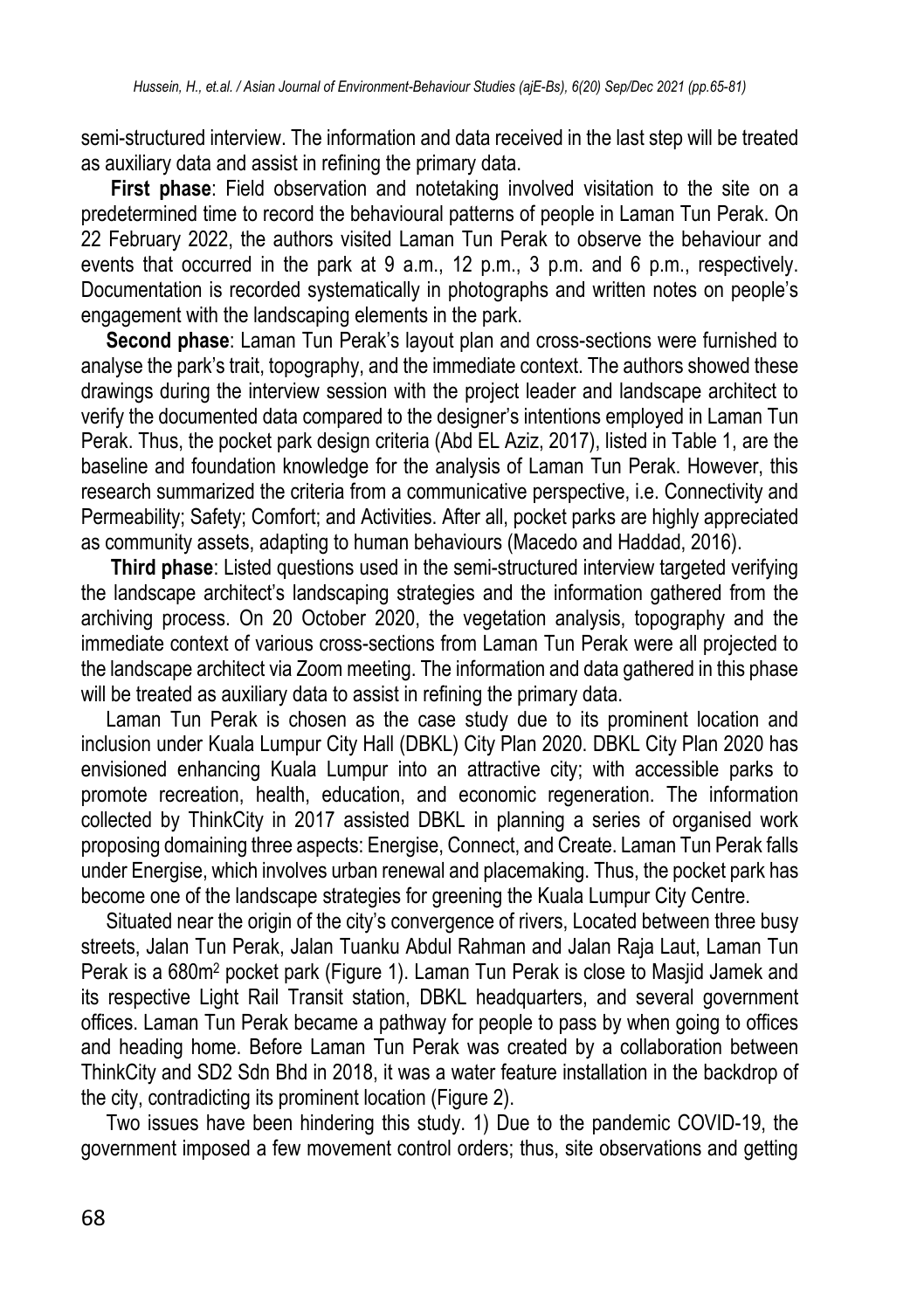respondents were hard to achieve. 2) The challenge of obtaining relevant information and data from appropriate personnel with the time constraint that is at hand.



Fig. 1: Notable landmarks and monumental buildings within 500m radius from Laman Tun Perak. *(Source: Authors)*



Fig. 2. Original water feature on-site that contradicts Laman Tun Perak's prominent location. *(Source: ThinkCity, 2017)* 

# **4.0 Results**

According to Joanne Mun of ThinkCity, the project leader of Laman Tun Perak, the park condition is well-maintained; the vegetation creates a lovely and comforting atmosphere, with a water feature flowing along Laman Tun Perak's centre. However, the visitors' frequency is noticeably scarce. This may be due to the park's site context, established as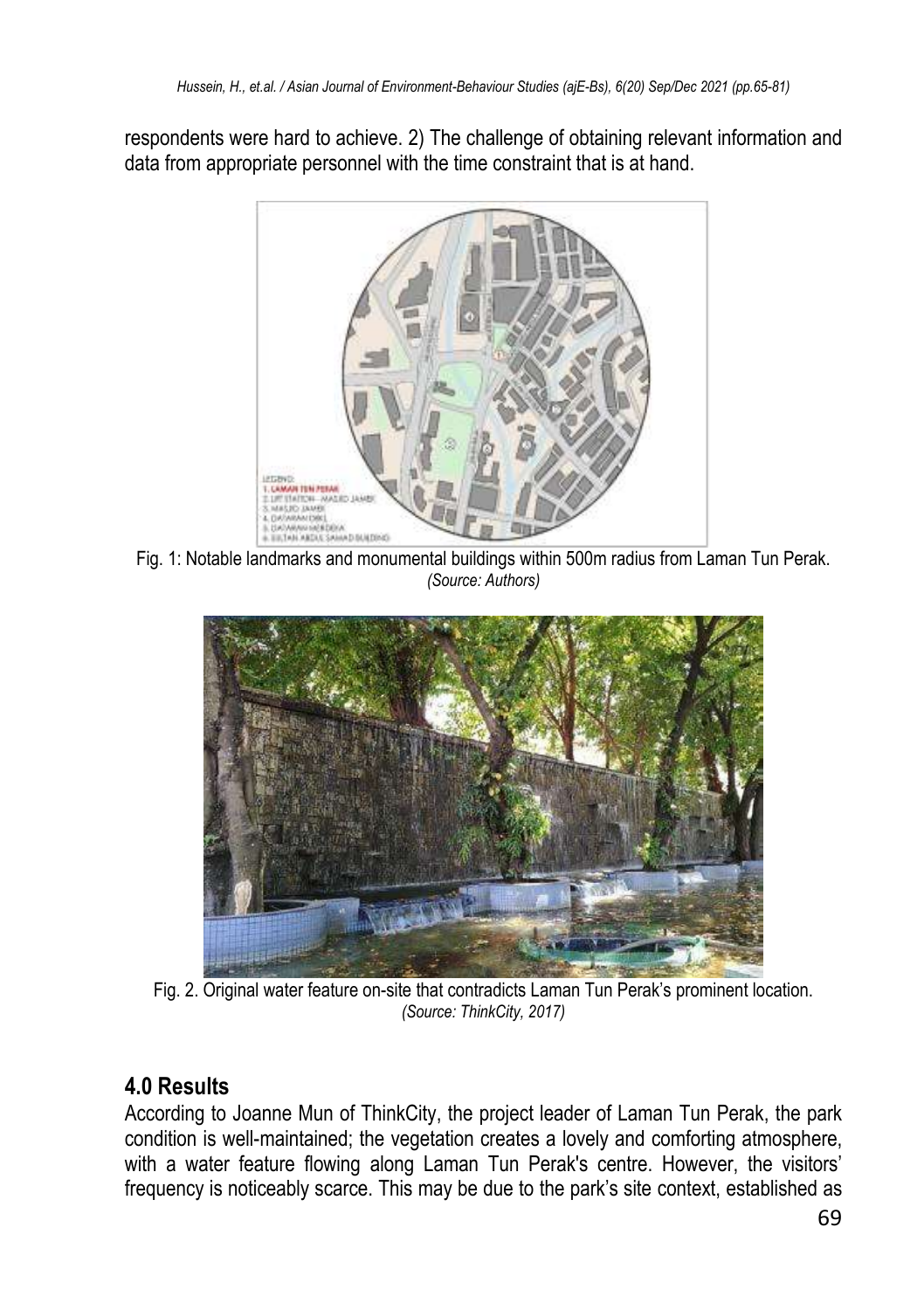a pathway rather than a destination. Five cross-sections showed the plant composition and landscaping strategies (Figure 3).



Fig. 3. Five cross-sections on a plan view of Laman Tun Perak. *(Source: Authors)* 

## **4.1 Section A-A**

Section A-A (Figures 4(a)(b) portrays the overall journey and experience and enables the reader to have a general grasp of how the pocket park looks. It is also the only long section that cuts through Laman Tun Perak among the five cross-sections.

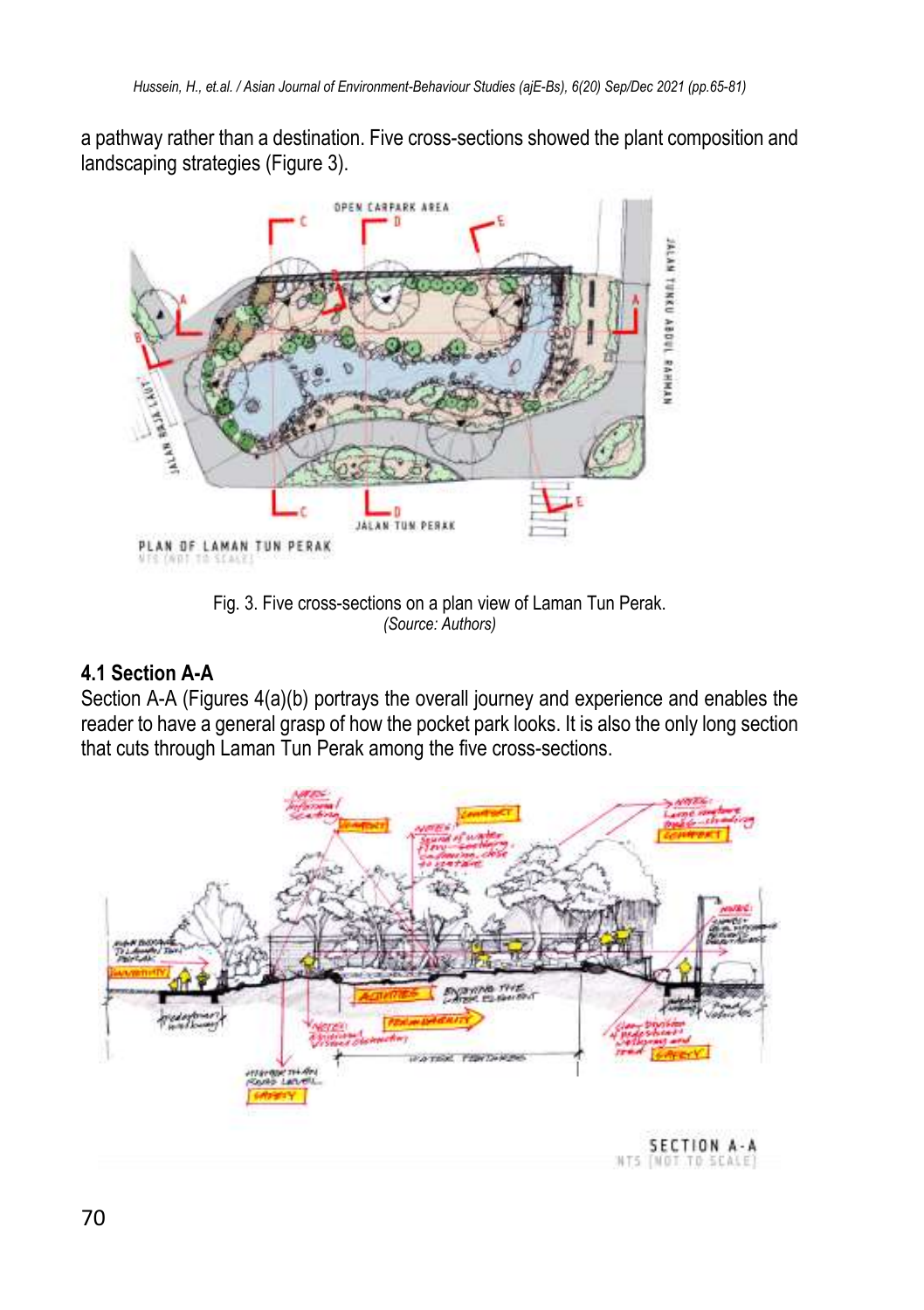

Fig. 4. (a) Sectional study of Section A-A (above); (b) Rejuvenated Laman Tun Perak (below) *(Source: Authors)* 

# **4.2 Section B-B**

This section highlights the formal accessway into and out of Laman Tun Perak. It describes the connection with the street, walkway, and its geographical location to the pocket park (Figure 5(a)(b).

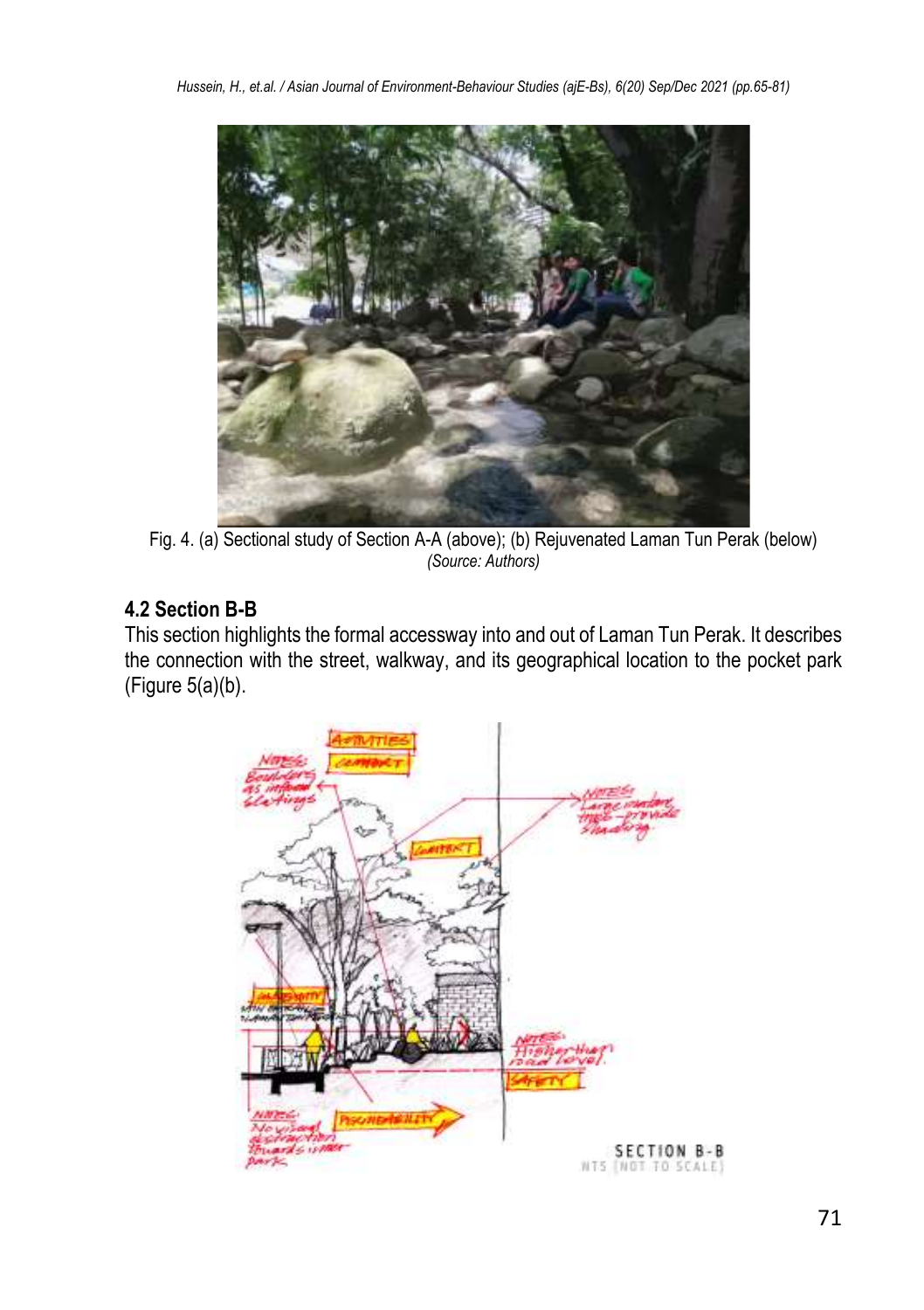

Sand & stone, prevent slip

Fig. 5. (a) Sectional study of Section B-B (above); (b) Clear sightline towards the end (below) *(Source: Authors)* 

## **4.3 Section C-C**

This section shows the water feature and pond, with the composition of landscaping features and its relation to Laman Tun Perak's overall scheme (Figure 6(a)(b).



SECTION C-C<br>NTS (NOT TO SCALE)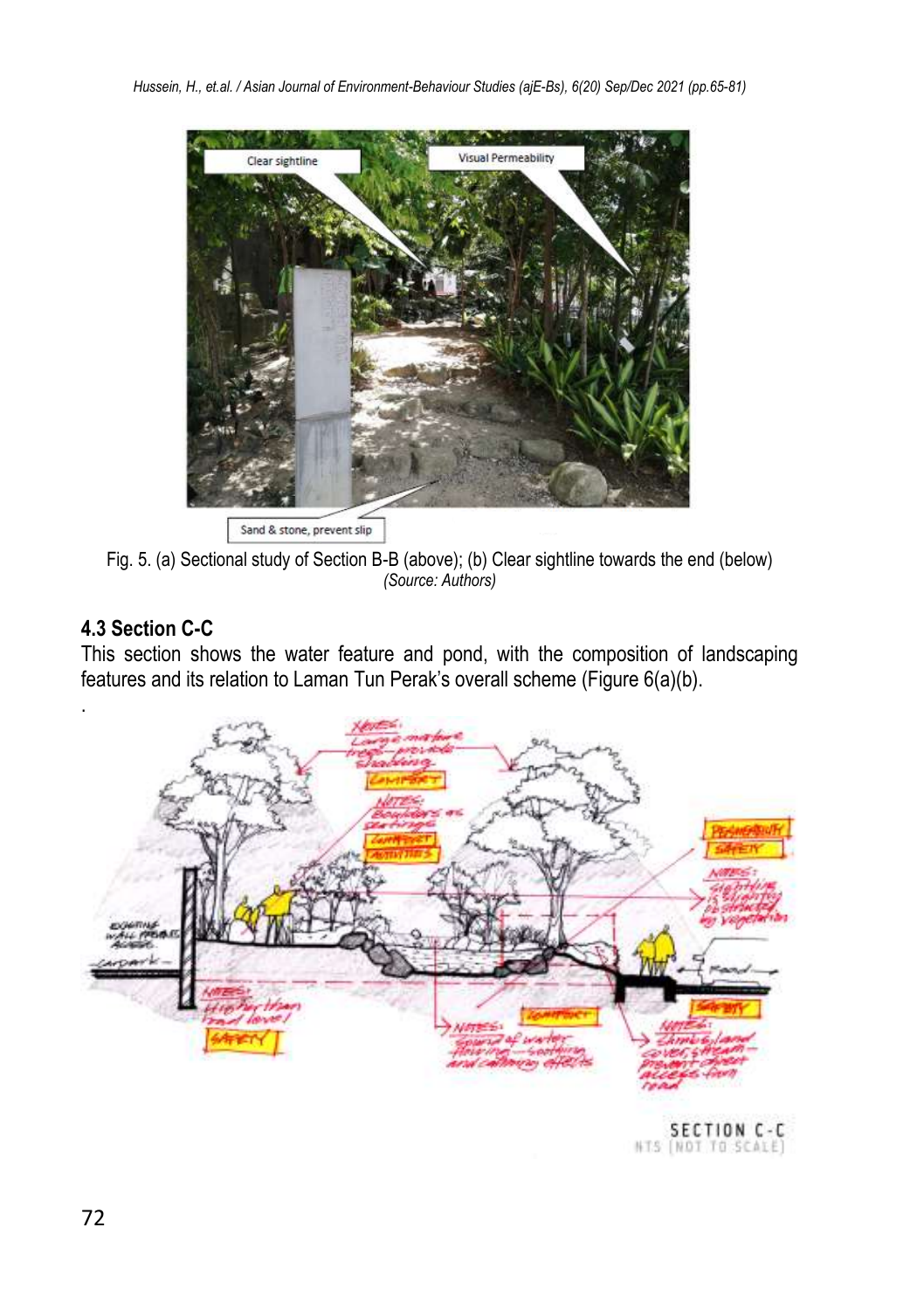

Fig. 6. (a) Sectional study of Section C-C (above); (b) Users observed taking photos while resting under the shade (below) *(Source: Authors)* 

#### **4.4 Section D-D**

This section illustrates the existence of a pedestrian pathway and how it transforms in contour and composition within Laman Tun Perak, highlighting a barrier in the form of level difference and water feature (Figure 7(a)(b).

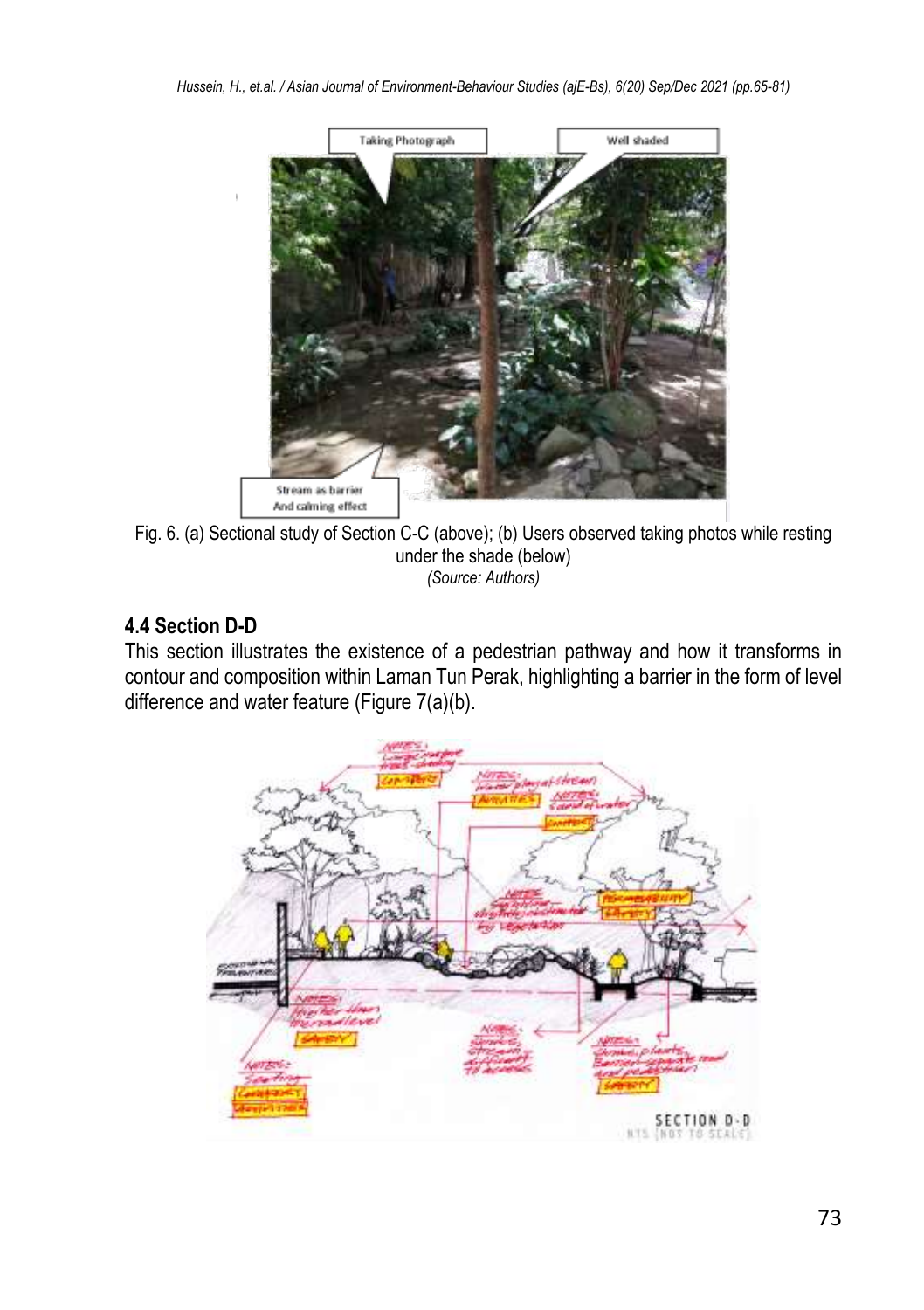

Fig. 7. (a) Sectional study of Section D-D (above); (b) Users observed playing with water and sitting on the boulder (below) *(Source: Authors)* 

## **4.5 Section E-E**

This section is the most elevated ground in Laman Tun Perak. It confirms people's engagement with the stream and its surrounding landscape composition (Figure 8(a)(b).

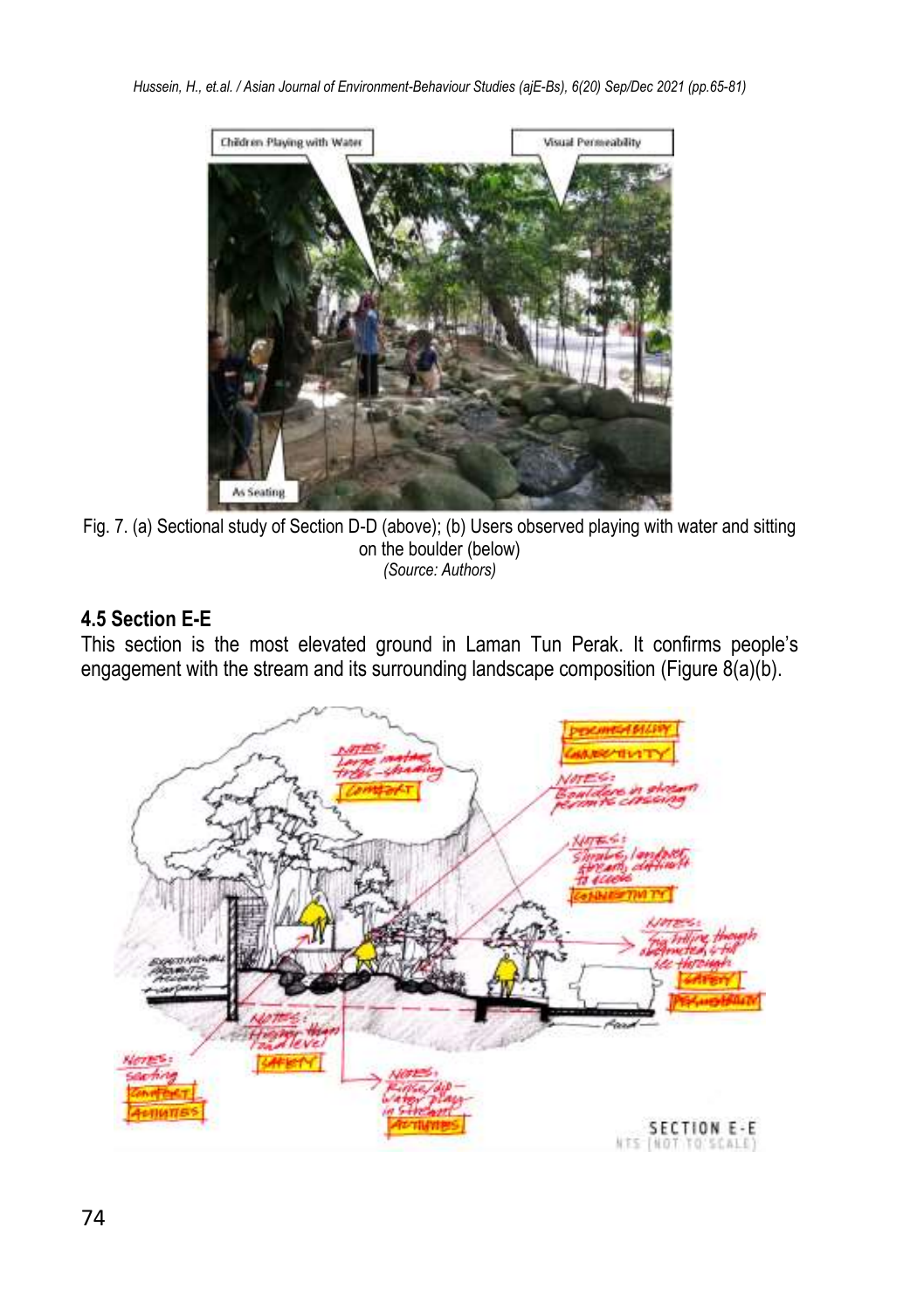

Fig. 8. (a) Sectional study of Section E-E (above); (b) Users mentioned they enjoy being in Laman Tun Perak while hearing the flow of the stream (below) *(Source: Authors)* 

# **4.6 Summarised findings**

Relevant results of all five cross-sections are accentuated in Table 2.

|         |                                                                                                                                               |                                                                                                                                                                  | Pocket park's features                                                                                                                                                                   |                                                                                                                |                                                                                                                      |
|---------|-----------------------------------------------------------------------------------------------------------------------------------------------|------------------------------------------------------------------------------------------------------------------------------------------------------------------|------------------------------------------------------------------------------------------------------------------------------------------------------------------------------------------|----------------------------------------------------------------------------------------------------------------|----------------------------------------------------------------------------------------------------------------------|
| Section | Connectivity &<br>Permeability                                                                                                                | Safety                                                                                                                                                           | Comfort                                                                                                                                                                                  | Activities                                                                                                     | <b>Supporting Comments</b><br>from Interview                                                                         |
| A-A     | One entry point with an<br>perimeter<br>accessed<br>into the park and an<br>unobstructed sightline<br>towards rhe endpoint of<br>the park.    | A higher inner level<br>to prevent vehicular<br>access<br>and<br>unobstructed<br>sightline.                                                                      | Calming sound from<br>the flowing stream<br>with existing mature<br>shading<br>as<br>trees<br>encourages users to<br>sit on boulders.                                                    | Children<br>enjoy<br>in<br>playing<br>the<br>water while adults<br>and<br>have<br>rest<br>their meals.         | The design intention is<br>to have a clear sightline<br>toward the pavilion.                                         |
| B-B     | The entry point faces a<br>wider and level area;<br>thus, users can see an<br>unobstructed sightline<br>the<br>towards<br>park's<br>endpoint. | unobstructed<br>An<br>sightline<br>with<br>a<br>hiaher<br>inner level<br>vehicular<br>prevents<br>access, and a non-<br>slip floor surface<br>prevents slipping. | Preservation<br>of<br>for<br>mature<br>trees<br>shade with minimal<br>horizontal<br>tree<br>branches obstructing<br>path,<br>thus<br>the<br>encouraging users to<br>sit on the boulders. | Stone<br>signages<br>are provided for<br>park information,<br>allowed activities,<br>interest<br>and<br>spots. | The entry<br>point is<br>strategically<br>located<br>wider<br>to<br>the<br>due<br>walkway<br>for<br>safer<br>access. |
| C-C     | A good selection of<br>plant composition does<br>not obstruct the main<br>with<br>walkway<br>less                                             | A higher level and<br>watercourse act as a<br>buffer zone. Shrubs<br>surrounding<br>the                                                                          | Preservation<br>of<br>for<br>mature<br>trees<br>shade with calming<br>sound from flowing                                                                                                 | Various<br>recreational<br>activities<br>are<br>for<br>generated                                               | The landscape design<br>is intended to emulate a<br>forest-like<br>walkway,<br>natural<br>providing<br>a             |

Table 2. Summary findings of pocket park's features in sections of Laman Tun Perak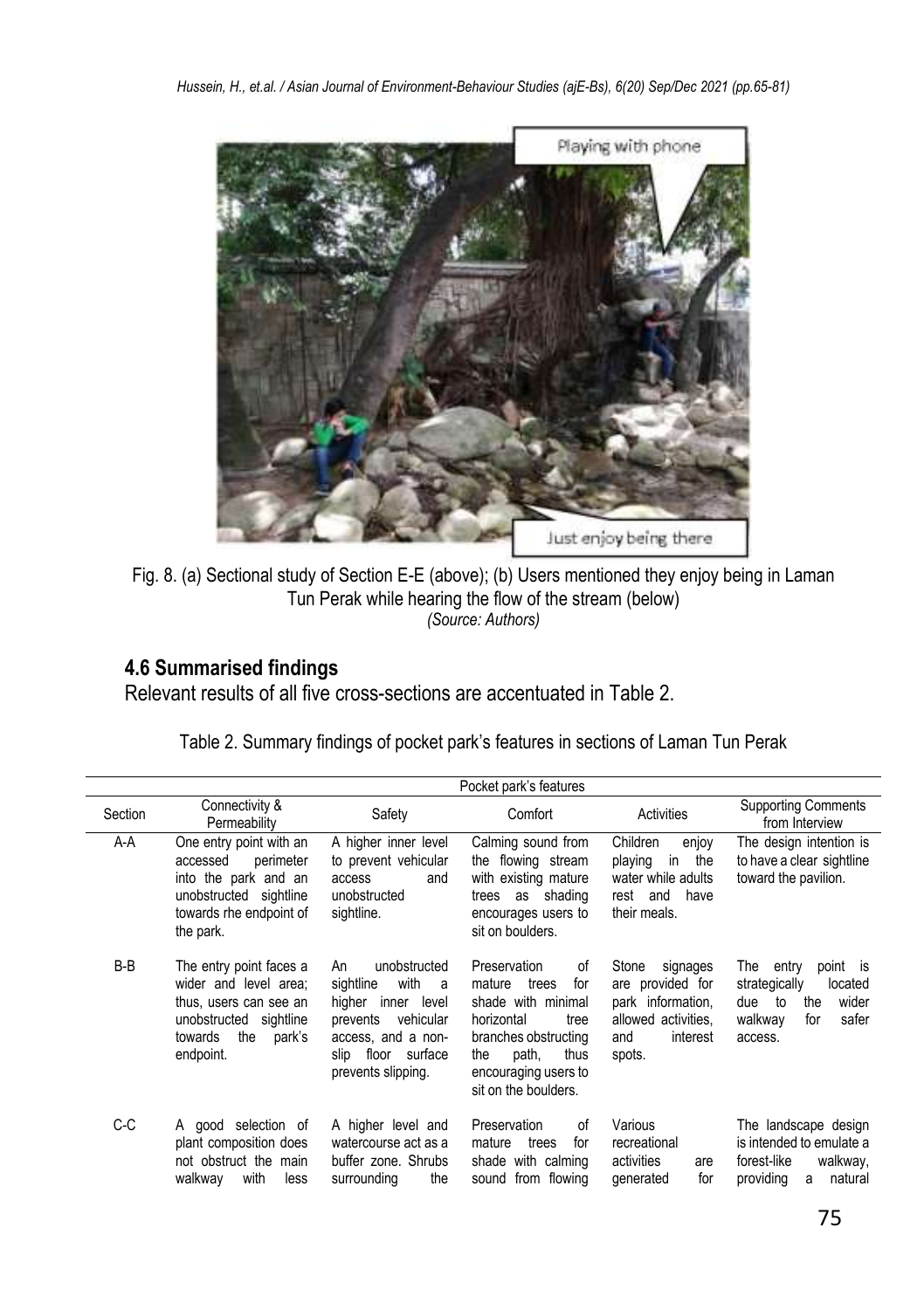|     | branching, and a less<br>compact tree canopy<br>allows visual access.                                                                                                  | watercourse prevent<br>children from falling<br>in.                                                                                                       | water<br>encourages<br>users to sit on the<br>boulders.                                                                                                               | children with their<br>carers or parents.                                                                                                       | experience in an urban<br>environment.                                                                                                                |
|-----|------------------------------------------------------------------------------------------------------------------------------------------------------------------------|-----------------------------------------------------------------------------------------------------------------------------------------------------------|-----------------------------------------------------------------------------------------------------------------------------------------------------------------------|-------------------------------------------------------------------------------------------------------------------------------------------------|-------------------------------------------------------------------------------------------------------------------------------------------------------|
| D-D | There are differences in<br>levels, which obstruct<br>access. However, the<br>have<br>less<br>trees<br>branching and sparse<br>leaves that allow visual<br>access.     | A higher inner level<br>prevents vehicular<br>access with planted<br>shrubs<br>along<br>the<br>water<br>stream<br>to<br>prevent users from<br>falling in. | Existina<br>mature<br>shading<br>trees<br>as<br>comfortable<br>create<br>permeability<br>visual<br>with soothing sound<br>the<br>flowing<br>from<br>water.            | Activities<br>are<br>offered<br>for<br>children<br>the<br><b>SO</b><br>parents<br>can<br>supervise<br>them<br>while sitting on<br>the boulders. | The Park was not a<br>destination point; the<br>Park intended to create<br>a natural environment<br>flora and fauna<br>for<br>within an urban fabric. |
| E-E | There are differences in<br>levels, which obstruct<br>access. However, the<br>vegetation<br>has<br>less<br>branching and sparse<br>leaves that allow visual<br>access. | A higher inner level<br>vehicular<br>prevents<br>access.                                                                                                  | Existing high canopy<br>shade<br>for<br>trees<br>comfortable<br>create<br>permeability,<br>visual<br>with adequate<br>and<br>provided,<br>seating<br>users can relax. | A meeting point<br>and sit on the<br>boulders.                                                                                                  | Boulders are positioned<br>strategically to create a<br>more natural setting,<br>reducing the<br>artificial<br>elements.                              |

*(Source: Authors)*

**Connectivity and permeability:** Social equity and quality of life are promoted by connection and access to urban parks (Macedo and Haddad, 2016). Laman Tun Perak only possess one formal accessway. The landscape architect intends to craft a sense of journey for visitors, encouraging them to explore alternative means rather than relying on one entry. Moreover, the selection of plants with scarce leaves enables visitors to see the surroundings, allowing good visual permeability and providing excellent navigation. The choice of vegetation which does not block views increase landscape connectivity (Hussein and Mohsin, 2019), thus, increasing the number of visitors, safety and accessibility.

**Safety:** A study by Williams et al. (2020) looked into the safety of a park, which affects visitors to visit the place frequently. Several key principles summarised by Luymes and Tamminga (1995) for planning and design of safer public spaces: 1) visibility of others; 2) visibility by others; 3) choice and control; 4) environmental awareness and legibility, and 5) solitude without isolation. Jansson et al. (2013) highlighted the importance of the user's involvement in the planning and design, maintenance, and surveillance of public spaces. They supported these principles that emphasised 'seeing and to be seen'. These principles highlighted the importance of clear sightlines and freedom of movement within a park, justifying the visual permeability within Laman Tun Perak, allowing visitors to be more discerning towards their surroundings. Laman Tun Perak is designed with a slightly higher ground level than its surroundings to prevent vehicles from accidentally crashing into the park.

**Comfort:** Vegetation is a prime factor in providing shade and reducing solar radiation in hot climates (Fan, 2020). Furthermore, mature trees are generated easily by a wider shaded area and bigger comfortable spaces. The decision to preserve matured trees with dense canopy is well received as they provide shading means to the park. Both landscape architect and project manager of Laman Tun Perak intend to keep the park as natural as possible with boulders, enabling visitors to sit and rest. The water feature plays a part in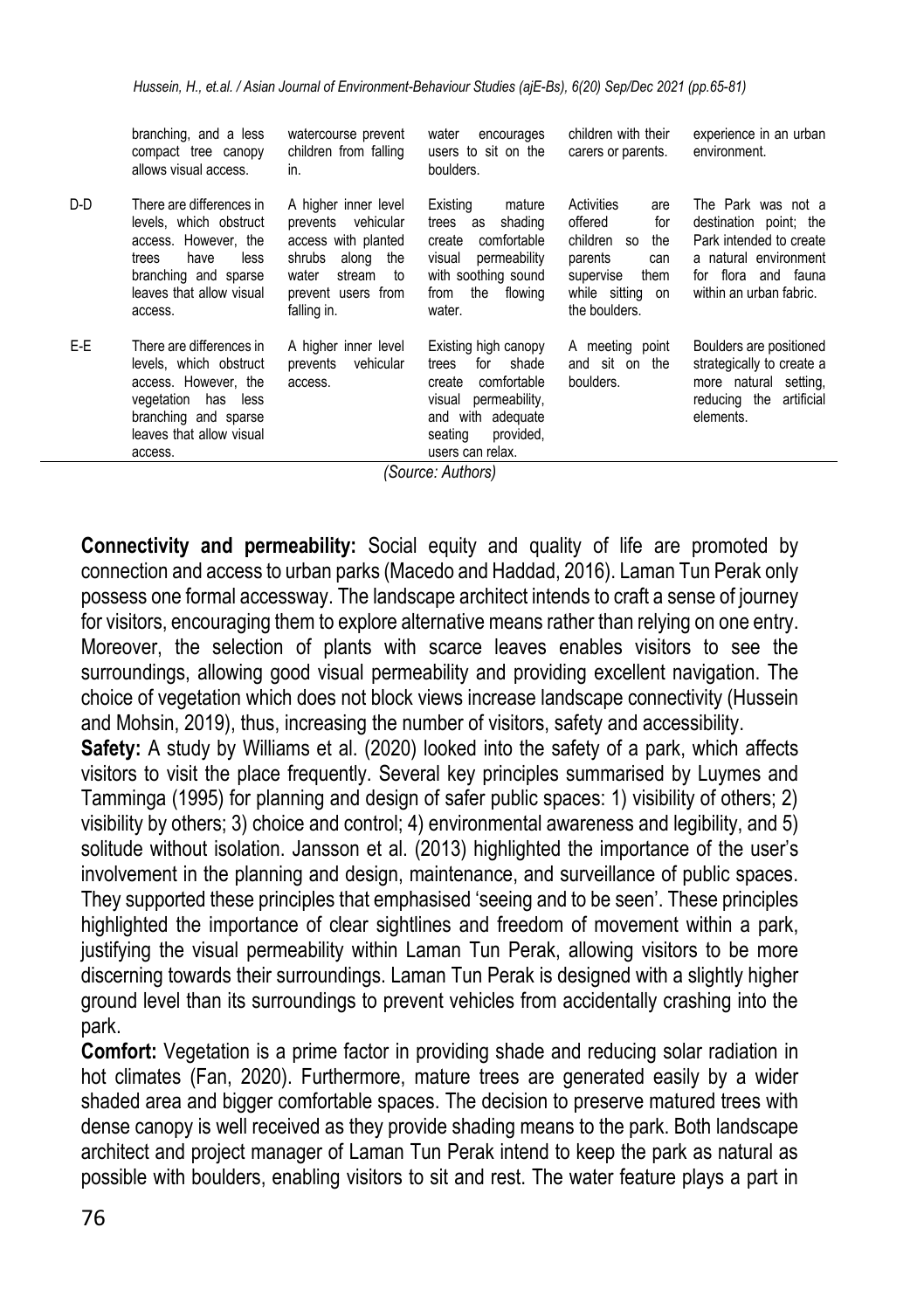further cooling the environment with its soothing sound generated through flowing water. This calming effect breaks the visitors away from the buzzing city life.

**Activities:** Parks are essential for enjoying nature and recreational activities (Macedo and Haddad, 2016). They offer restorative psychological experience, physical activity, and social interaction (Schebella et al., 2017). Activities such as strolling, jogging, exercising, and aesthetic experience should be essential in developing any urban park (Zhu et al. 2020). Laman Tun Perak was intentionally planned not as a destination but for people to rest and continue their journey, as mentioned by the landscape architect. Although no formal seating is provided, large boulders and remnants of the previous fountain were utilised as impromptu seating. It is evident from the site observation that visitors engaged with the stream.

## **5.0 Discussion**

**The utilisation of Laman Tun Perak**: Activities in Laman Tun Perak were relatively subtle during the field observation phase. Pocket parks provide a favourite destination for walking trips (Currie, 2016). Nevertheless, Laman Tun Perak is not intended as a destination but as a pause along the way to individuals' endpoint, as justified by the landscape architect. Additionally, on-site evidence confirmed and verified the statement via public engagement carried out by the project team. The result showed users' preference for the Park not being a destination.

Pocket parks are needed in cities, especially in the business district, for recreational benefits, as Balai Kerishnan et al. (2020) mentioned. On the other hand, documented photographic shows the absence of recreational equipment within Laman Tun Perak. Aside from sitting and resting, visitors can immerse themselves in the soothing atmosphere crafted through the sound of the flowing stream water, shaded by the lovely natural canopy, taking their time and enjoying natures' presence. This creates an opportunity for close interaction with nature, causing benefits such as restoration from mental fatigue, improved stress recovery, and positive changes to one's mood to the urbanites (Schebella et al., 2017). Thus, Laman Tun Perak is being used as a subtle background within a busy metropolitan setting where hard-working officers can take a break and enjoy nature along their way to work in a densely populated area.

**The landscape strategies applied in Laman Tun Perak**: Humans interact with urban parks and receive beneficial feedback (Zhao, 2020). Thus, a more humane approach is adapted to assess Laman Tun Perak through its Connectivity and Permeability, Safety, Comfort, and Activities. From the analysis done on the documented data of Laman Tun Perak using this approach with additional reference to the features setup by Abd El Aziz (2017), various landscaping strategies were identified and summarised in Table 3.

Table 3. Summary of landscape strategies and features in Laman Tun Perak

| Landscape Strategies                          | Features     |
|-----------------------------------------------|--------------|
| Provide an entry point for a walk in the park | Connectivity |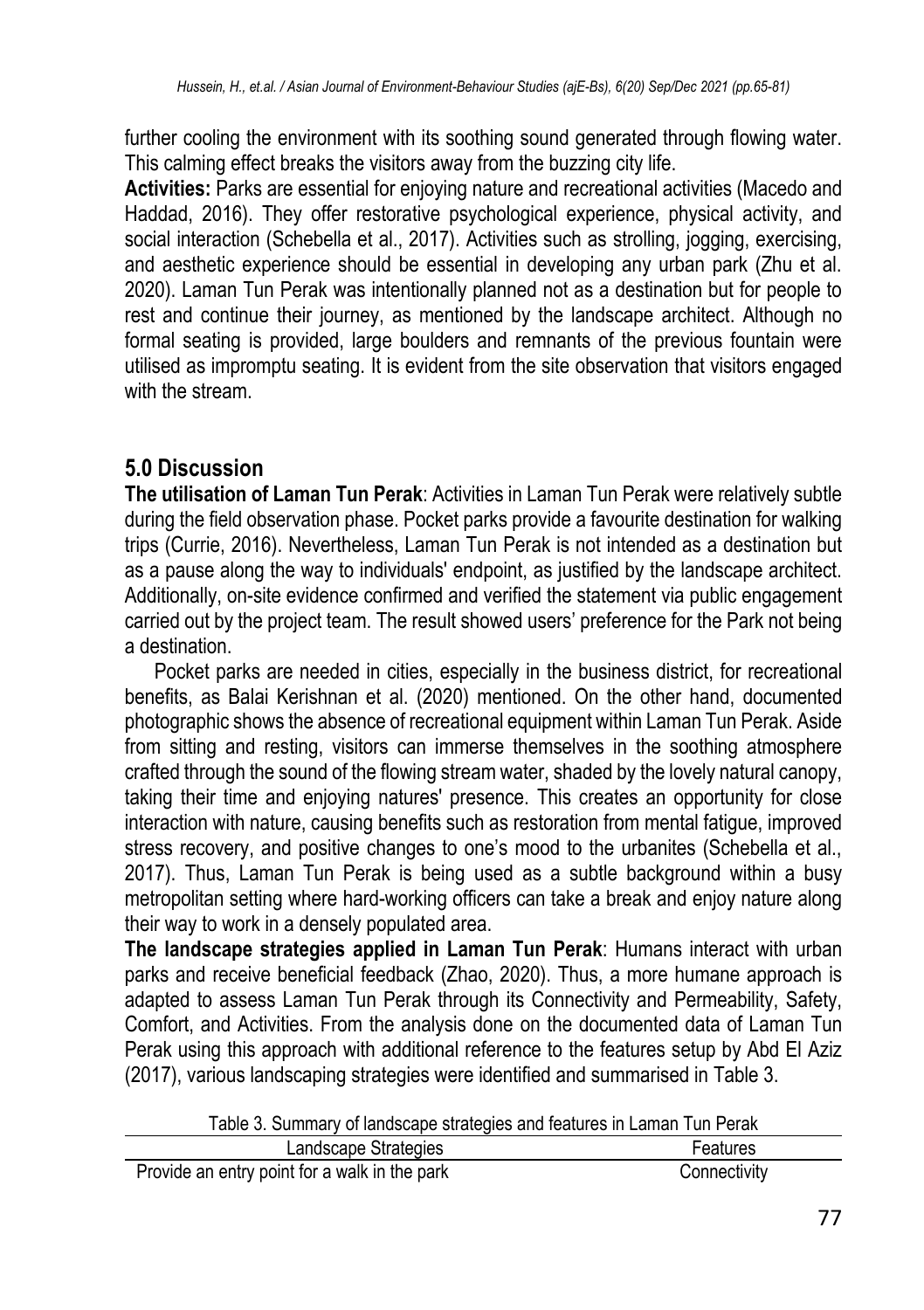| Good visual connection surrounding the park       | Permeability & Safety           |
|---------------------------------------------------|---------------------------------|
| A higher floor level from the surrounding area    | Safety                          |
| Mature trees for shade                            | Comfort                         |
| Interactable water feature with constant movement | <b>Comfort &amp; Activities</b> |
| Natural elements used as seating                  | Activities                      |

*(Source: Authors)* 

**Connectivity and Permeability:** The design intention of Laman Tun Perak is to create a sense of journey via one entrance. A good selection of plants with a less compact canopy creates visual permeability to make visitors aware of the surroundings and good wayfinding. Safety: Elevated levels of Laman Tun Perak create a safer environment for the visitors. These higher levels prevent any vehicles from accidentally crashing into the park. Good visual permeability within the park also plays an important safety factor.

**Comfort:** The landscape architect took the initiative in conserving existing mature trees for shade and comfort for visitors. In addition, the watercourse act in lowing the temperature in the urban environment with its soothing sound created by the running water. This provides the park users tranquillity and breaks them away from the buzzing city life.

**Activities:** Engagement with the stream attract visitors, especially children. Adults also afford to interact with the water. Even though there are no benches to sit on, visitors use large boulders and remnants of the previous fountain as seating.

## **6.0 Conclusion and Recommendations**

Laman Tun Perak can be a symbolic pocket park, contributing to a place for urbanites in Kuala Lumpur. Understanding the park's functional uses and landscape strategies have determined its significance as a noticeable node and rest point, not as a destination for visitation. The findings of this study can be applicable across common pocket parks with identical contexts and can guide professional designers in planning pocket parks in the coming era. However, a further question can be asked regarding the possibility of the Laman Tun Perak being treated as a destination, not a slight pause for passers-by, or its latent ability to improve its landscape strategies to increase users' activities within the site's premise.

 As a recommendation for improving the little study on pocket parks, especially in Malaysia's context, this paper will be taken as one of the few papers that convey information and wisdom on pocket parks in Malaysia. Despite the narrow scope, this study instilled the background and function of Laman Tun Perak, promoting awareness to the design professionals on the significance of including pocket parks in the city planning and development projects. Consequently, future research could explore the relationship between users' activities and well-being when they engage with landscape strategies employed in Laman Tun Perak. Potential research on pocket parks in Malaysia could be studied in conjunction with other research expertise, such as health and well-being or therapeutic psychological that encloses positive mood, improved stress recovery, and mental fatigue.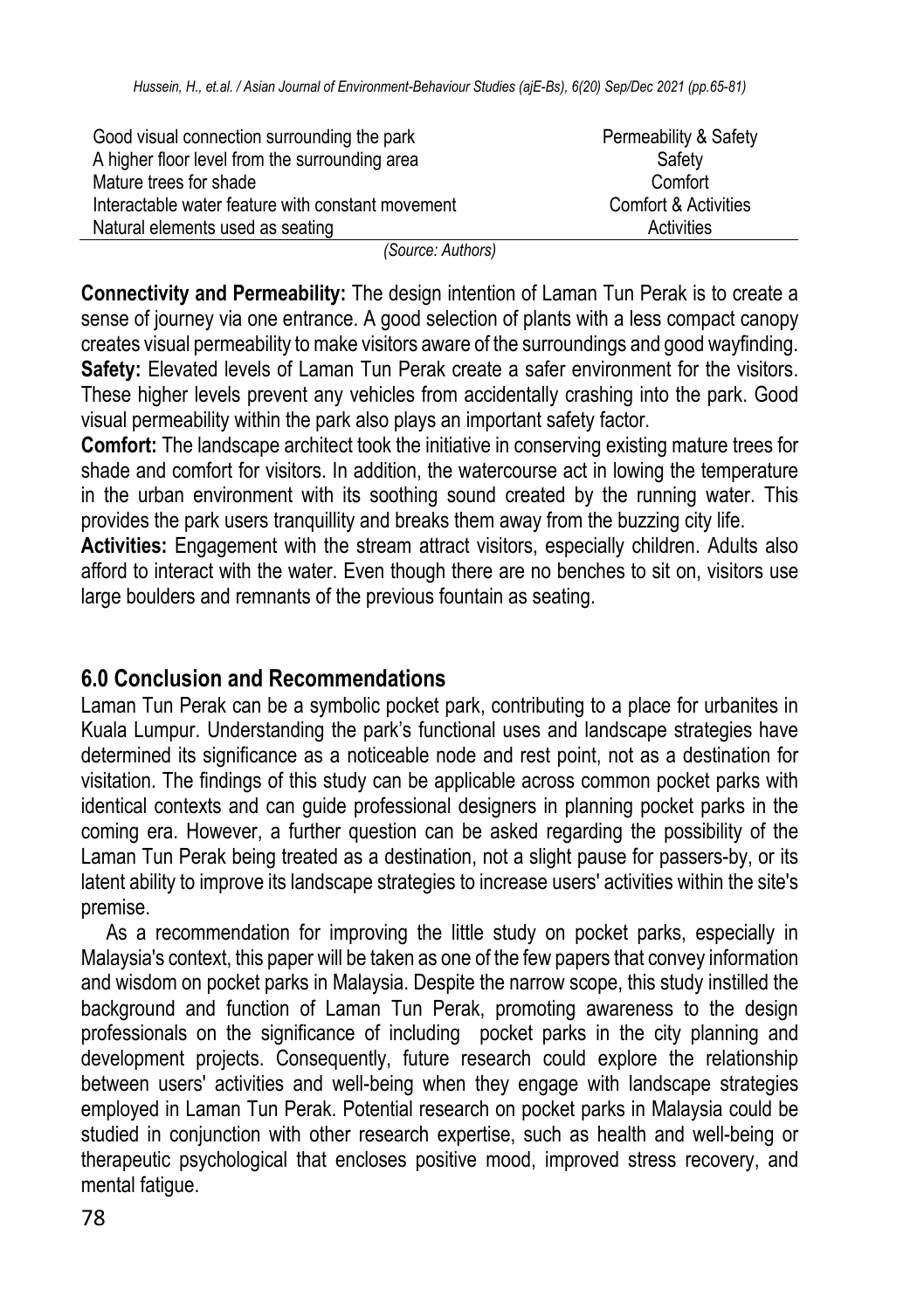The end-users preference is more prominent than insight and suggestions from professional designers as end-users are the ones that frequent and visit the pocket park. Thus, upcoming research should engage with the end-users from the early stage of planning and design to implementing a pocket park. This could furnish a more suitable and detailed direction on the future refinement of pocket parks.

#### **Acknowledgement**

Thank you, Universiti Malaya, for readying a research platform for the Master in Architecture; The landscape architect and project leader of Laman Tun Perak readily accepted the interview and provided insightful data for this research. Manual illustrations are a credit to Nur Ameelia Rokhaza'ain Mohsin.

### **Article Contribution to Related Field of Study**

This paper contributed to the landscaping elements employed in Laman Tun Perak, highlighting the cause that affects people's visitation to the park and the composition that suggests various activities. Landscape strategy provided a basic understanding of a pocket park. This could also demonstrate a reference for a functional pocket park with a similar context. As pocket parks are notable alternatives to urban parks due to space limitations, the knowledge conveved would suggest positive insight to design professionals.

## **References**

Abd El Aziz, N. A. (2017). Pocket Park Design in Informal Settlements in Cairo City, Egypt. *Landscape Architecture and Regional Planning*, *2*(2), 51-60.

Abdullah, J., Ahmad, R., & Zainal, M.H. (2019). Kuala Lumpur Adopt-A-Park Programme. *Asian Journal Quality of Life*, *4*(17), 31-48

Balai Kerishnan, P., Maruthaveeran, S., & Maulan, S. (2020). Investigating the usability pattern and constraints of pocket parks in Kuala Lumpur, Malaysia. *Urban Forestry & Urban Greening*, *50*, 126647-126657.

Blake A. (2013). Pocket Parks. Retrieved from: https://depts.washington.edu/open2100/pdf/2\_OpenSpaceTypes/Open\_Space\_Types/pocket\_parks.pdf. Accessed 29 April 2020.

Bruce, A. (2018). *Pocket park design: solutions for the regeneration of public space in high-density cities*. Mulgrave, Victoria: The Images Publishing Group Pty Ltd.

Currie, M. A. (2016). A design framework for small parks in ultra-urban, metropolitan, suburban and small town settings. *Journal of Urban Design*, *22*(1), 76-95.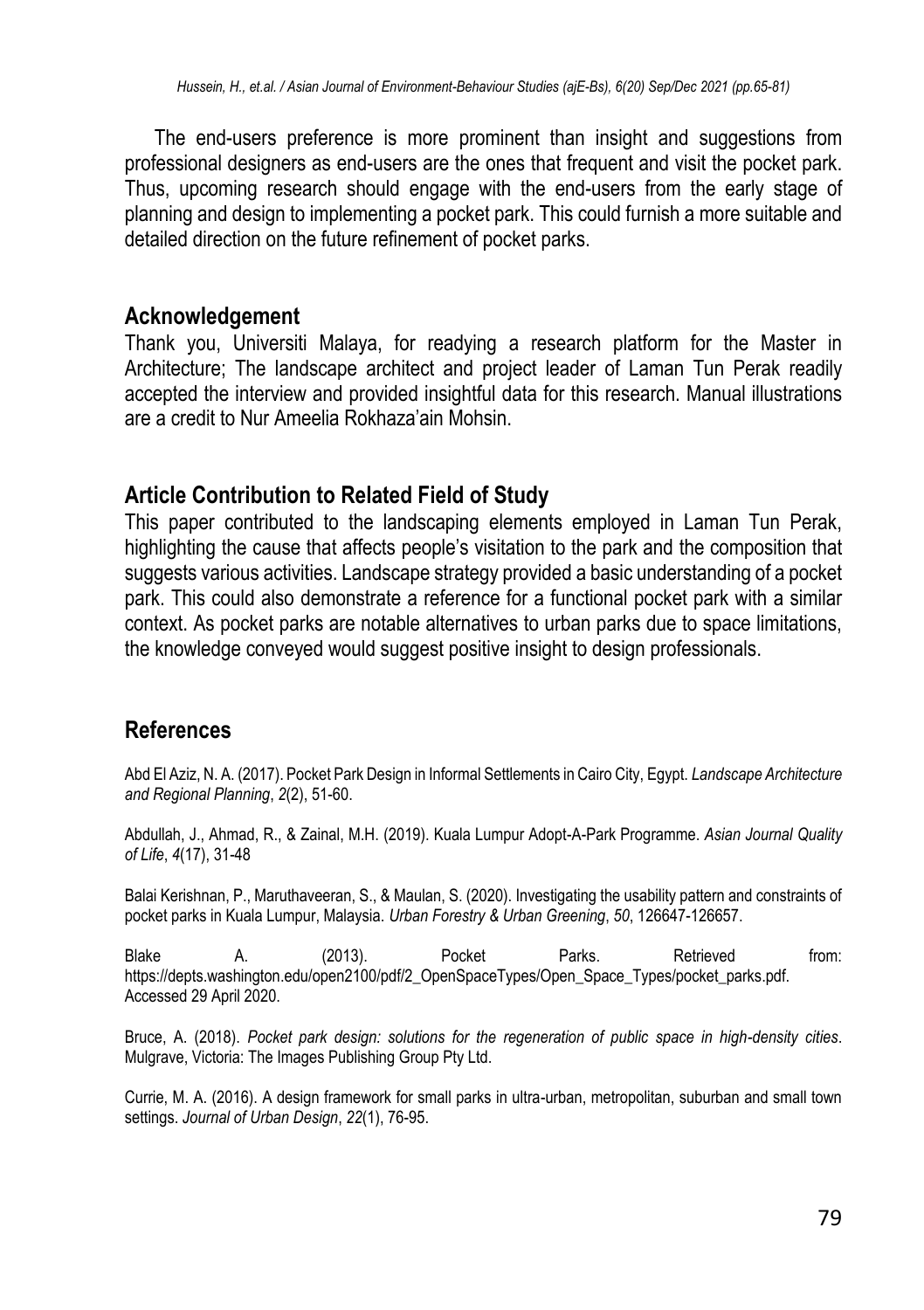Danford, R. S., Strohbach, M. W., Warren, P. S., & Ryan, R. L. (2018). Active greening or rewilding the city: How does the intention behind small pockets of urban green affect use? *Urban Forestry & Urban Greening*, *29*, 377- 383

Ersoy, E., Jorgensen, A., & Warren, P. H. (2019). Identifying multispecies connectivity corridors and the spatial pattern of the landscape. *Urban Forestry & Urban Greening*, *40*, 308-322.

Fan, M., Jamaludin, A. A., & Hussein, H. (2020). The Observation of Sensory Design in Open Spaces of University Campus under Hot-humid Climate. *Environment-Behaviour Proceedings Journal, 5*(13), 117-123.

Gibson, H., & Canfield, J. (2016). Pocket parks as community building blocks: A focus on Stapleton, CO. *Community Development*, *47*(5), 732-745

Hashim, N. I., NHS, Y., Aris Anuar, A. N., & Sulaiman, F. C. (2019). The restorative environment offered by pocket park at Laman Standard Chartered Kuala Lumpur. *Journal of Hotel and Business Management*, *8*:194.

Hussein, H., & Mohsin, N. A. R. (2019). Morphology of Street Vegetation along Pedestrian Walkways in Kuala Lumpur City Centre. *Environment-Behaviour Proceedings Journal*, *4*(12), 203-212.

Jansson, M., Fors, H., Lindgren, T., & Wiström, B. (2013). Perceived personal safety in relation to urban woodland vegetation – A review. *Urban Forestry & Urban Greening, 12*(2), 127–133.

Luymes, D. T., & Tamminga, K. (1995). Integrating public safety and use into planning urban greenways. *Landscape and Urban Planning*, *33*(1-3), 391–400.

Macedo, J., & Haddad, M. A. (2016). Equitable distribution of open space: Using spatial analysis to evaluate urban parks in Curitiba, Brazil. *Environment and Planning B: Planning and Design*, *43*(6), 1096-1117.

Malek, N. A., Mohammad, S. Z., & Nashar, A. (2018). Determinant Factor for Quality Green Open Space Assessment in Malaysia. *Journal of Design and Built Environment*, *18*(2), 26-36.

McDonald, R. I., Beatley, T., & Elmqvist, T. (2018). The green soul of the concrete jungle: The urban century, the urban psychological penalty, and the role of nature. *Sustainable Earth*, *1*(1), 1-13.

Mohamed Anuar, M. I. N., & Saruwono, M. (2018). Obstacles of Public Participation in the Design Process of Public Parks. *Journal of ASIAN Behavioural Studies*, *3*(6), 147-155.

Peschardt, K. K., Stigsdotter, U. K., & Schipperrijn, J. (2016). Identifying features of pocket parks that may be related to health promoting use. *Landscape Research*, *41*(1), 79-94.

Schebella, M. F., Weber, D., Schultz, L., & Weinstein, P. (2019). The Wellbeing Benefits Associated with Perceived and Measured Biodiversity in Australian Urban Green Spaces. *Sustainability*, *11*(3), 802.

Sreetheran, M. (2017). Exploring the urban park use, preference and behaviours among the residents of Kuala Lumpur, Malaysia. *Urban Forestry & Urban Greening*, *25*, 85-93.

Williams, T. G., Logan, T. M., Zuo, C. T., Liberman, K. D., & Guikema, S. D. (2020). Parks and safety: A comparative study of green space access and inequity in five US cities. *Landscape and Urban Planning*, *201*, 103841.